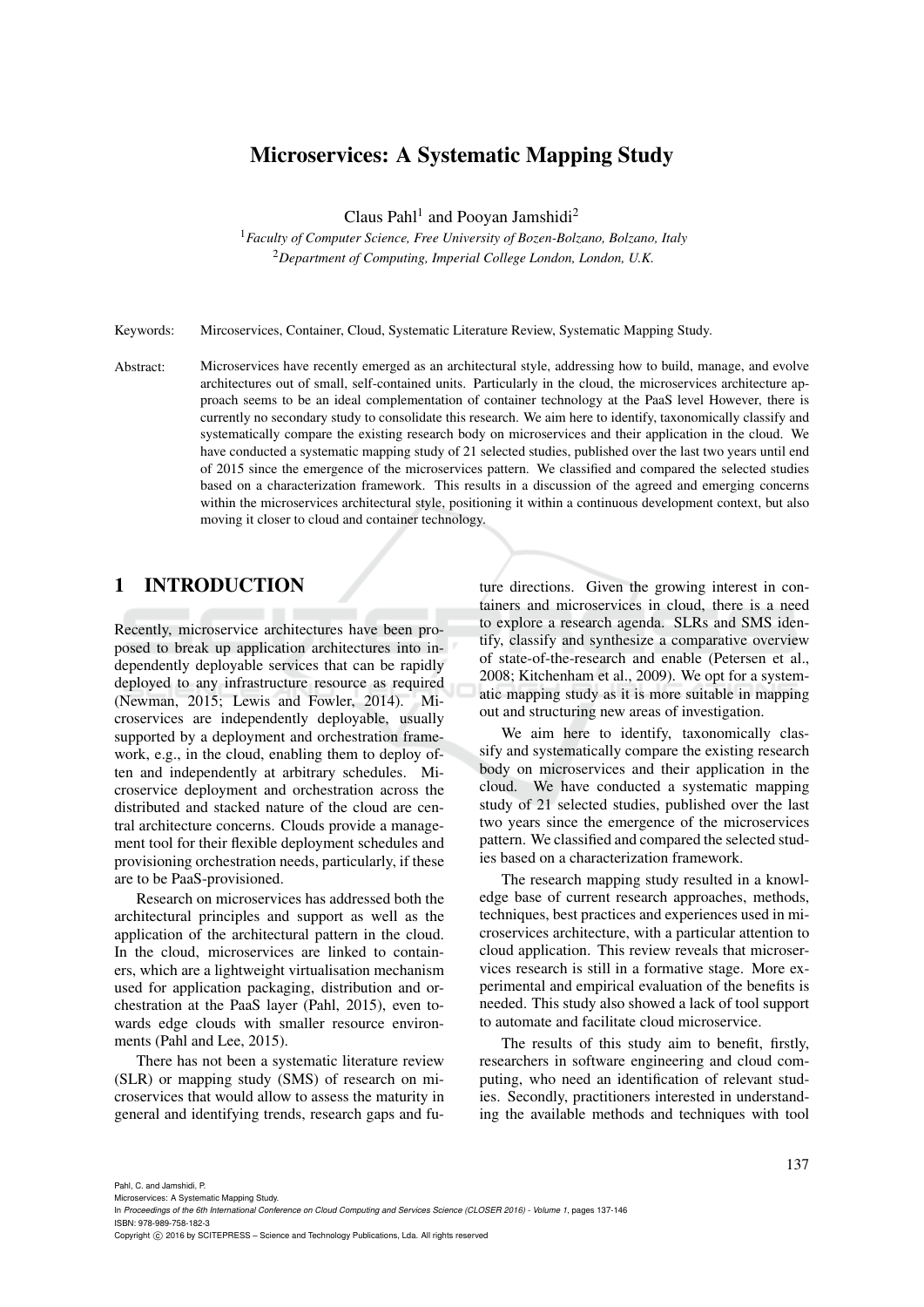support as well as their constraints and maturity level in supporting microservice architectures.

The remainder of this paper is structured as follows. Section 2 describes background and related research to position contributions of this work. Section 3 explains our research methodology, research questions and scope. Section 4 provides a reference model for state-of-the-research and a characterization scheme. Section 5 presents the results of the mapping study. Section 6 discusses the findings, implications and trends followed by an analysis of its limitations.

# 2 BACKGROUND

Based on (Newman, 2015; Lewis and Fowler, 2014), microservices are about functional decomposition often in a domain-driven design context. They are characterised by well-defined and explicitly published interfaces. Each service is fully autonomous and fullstack. Consequently, changing a service implementation has no impact to other services as communication takes place using interfaces only. Functional decomposition of an application and the team is the key to building a successful microservices architecture. This achieves loose coupling (REST interfaces) and high cohesion (multiple services can compose with each other to define higher level services or application). Functional decomposition enables for instance agility, flexibility, scalability.

# 2.1 Lightweight Architectures, Services, Containers and Microservices

Microservices are an architectural pattern emerging out of Service-Oriented Architecture (SOA), emphasising self-management and lightweightness. While this is an architectural principle, container technology has emerged in parallel in cloud computing to provide a lightweight virtualisation mechanism that can serve as an application packaging mechanism for PaaS clouds. Microservice can ideally be packaged, provisioned and orchestrated through cloud.

The cloud can be seen as a distributed and tiered architecture, see Figure 1. The core infrastructure, platform and software application tiers can distributed across multi-cloud environments – based on container-based microservices.

### 2.2 Need for a Secondary Study

The need for a SLR or SMS entails to identify, classify and compare existing evidence on the use of microservices specifically in cloud environments



Figure 1: Cloud Reference Architecture Model.

through a characterization framework. Some technology reviews exist (and also classified as such later), but these concentrated on technology and do not capture research efforts and directions systematically.

#### 3 RESEARCH METHODOLOGY

SMSs reduce bias through rigorous sequence of methodological steps to research literature. They rely on well-defined and evaluated review protocols to extract, analyze and document results. We follow the process presented in (Petersen et al., 2008) with a three-step review that includes planning, conducting and documenting. The review is complemented by an evaluation of each step's outcome. Furthermore, we provide an additional characterization framework for the study context.

| Table 1: Research Process. |                                                 |  |  |  |  |
|----------------------------|-------------------------------------------------|--|--|--|--|
| Step                       | <b>Activity</b>                                 |  |  |  |  |
| plan                       | identify need, specify RQs, define protocol     |  |  |  |  |
| conduct                    | select primary studies, extract/synthesize data |  |  |  |  |
| document                   | document observations, analyze threats, report  |  |  |  |  |

Now the individual steps will be outlined. Based on the objectives, we specify the research questions and the review scope in order to formulate search strings for literature extraction.

#### 3.1 Planning the Review

Step 1 – Identify the Need for SLR. We have already discussed the need for a SMS in the previous section. We can also make explicit the general goal and scope of the study using the PICO (Population, Intervention, Comparison, Outcome) criteria, see Table 2.

Step 2 – Specifying the Research Questions. As the next activity, we define the research questions to help shaping the review protocol, see Table 3.

Step 3 – Define and Evaluate Review Protocol. We developed a protocol for a mapping study based on (Petersen et al., 2008) and our experience with SLRs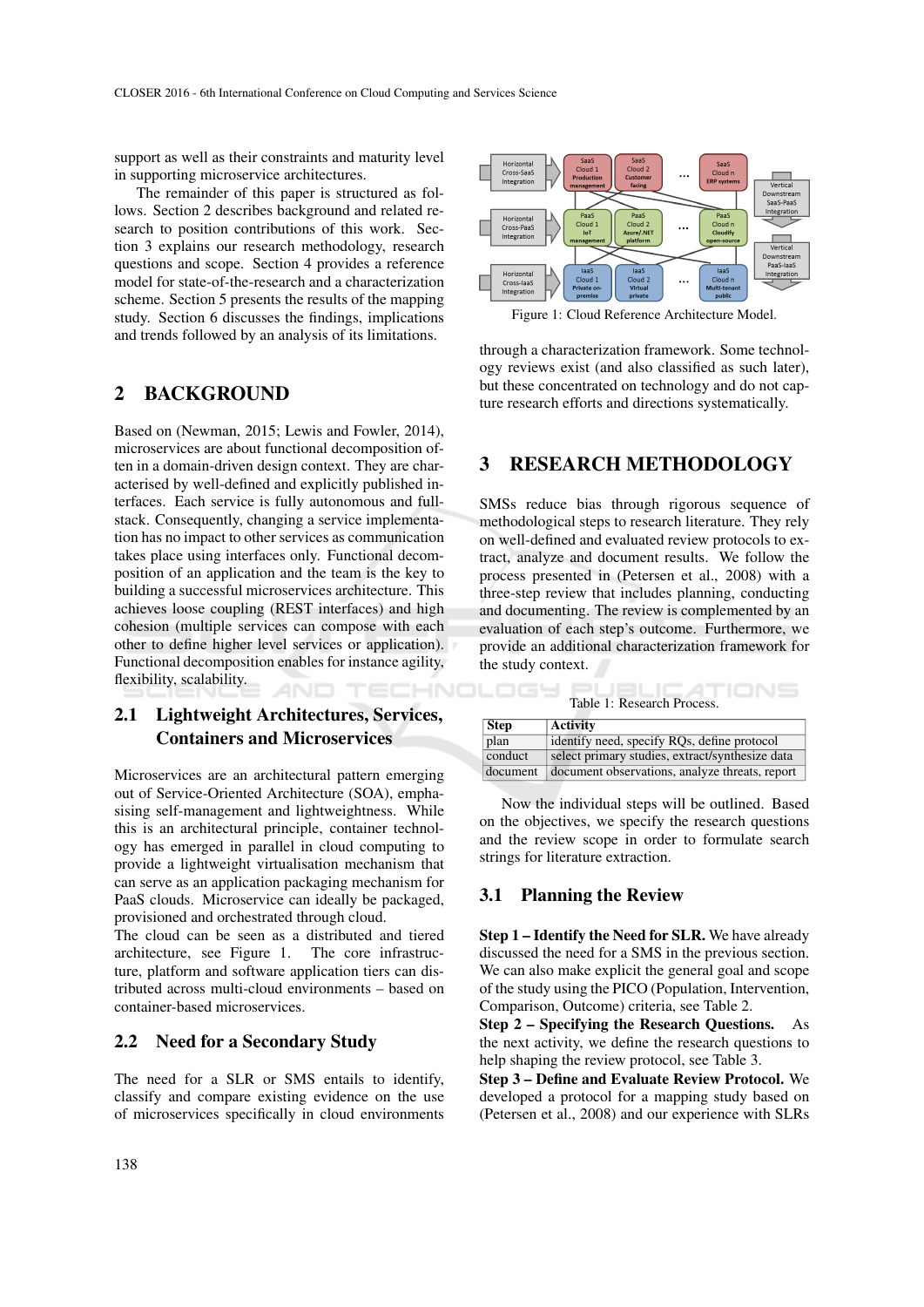| Concern      | <b>Explanation</b>                        |
|--------------|-------------------------------------------|
| Population   | RO1: Practical motivation, RO2: Ar-       |
|              | chitecture tasks, RO3: Methods and        |
|              | techniques, RQ4: Research challenges      |
|              | and future dimensions [all detailed be-   |
|              | low                                       |
| Intervention | Characterization, Internal/external vali- |
|              | dation; Extracting data and Synthesis     |
| Comparison   | A comparison by mapping the primary       |
|              | studies to a characterization framework   |
| Outcome      | A characterization framework              |

Table 2: PICO criteria.

Table 3: Research Questions.

| <b>Research Ouestion</b>                                                                                                                      | <b>Motivation</b>                                                                                                               |  |  |  |  |
|-----------------------------------------------------------------------------------------------------------------------------------------------|---------------------------------------------------------------------------------------------------------------------------------|--|--|--|--|
| RO1 What are the main<br>practical motivations be-<br>hind using microservices?                                                               | The aim is to get insight<br>in what are the main rea-<br>sons for organizations to<br>architect in a microser-<br>vices style. |  |  |  |  |
| RQ2 What are the differ-<br>ent types of microservice<br>architectures involved?                                                              | The aim is to investigate<br>what are the possibilities<br>for architecting in a mi-<br>croservice style.                       |  |  |  |  |
| RQ3 What are the existing<br>methods, techniques and<br>tool support to enable mi-<br>croservice architecture de-<br>velopment and operation? | The aim is to identify and<br>compare existing methods<br>and techniques that sup-<br>port microservice architec-<br>ture.      |  |  |  |  |
| RO4 What are the ex-<br>isting research issues and<br>what should be the future<br>research agenda?                                           | The aim is to understand<br>and reveal the research<br>gaps and identify future di-<br>rections.                                |  |  |  |  |

(Jamshidi et al., 2013a; Jamshidi et al., 2013b) that is outlined in this section.

#### 3.2 Conducting the Review

Conducting starts with study selection and resulting in extracted data and synthesized information.

Step 1 – Select Primary Studies (Study Selection and Qualitative Assessment). The search terms used were developed using (Petersen et al., 2008) and guided by research questions. While we initially considered to include terms like 'architecture' or 'lightweight', however, ultimately we only used the term 'microservice' (and variations such as 'microservice' as search terms, cf. 4, to avoid excluding any studies in this emerging context. We extracted initially 243 studies from years 2014 to 2015 (incl.) – as of 3 Nov. 2015. The year 2014 was chosen as the term microservice as an architectural pattern is only consistently used since then. Earlier occurrences referred to microservices as somehow small in scale, but without a clear reference to an architectural style or pattern, and were thus excluded.

Since we used our primary search criteria on title and abstract, this resulted in a high number of irrele-

| microservice | micro-service |
|--------------|---------------|
|              |               |

vant studies, which were further refined with a secondary search – focusing on title occurrences only and resulting then in 21 studies.

*Step 1a – Initial Selection.* This step includes screening of titles and abstracts of potential primary studies – performed against inclusion/exclusion criteria

Table 5: Inclusion/exclusion criteria.

| In/Excl   | Criteria                                                                                                       |
|-----------|----------------------------------------------------------------------------------------------------------------|
| Inclusion | • Abstract/keywords include key terms                                                                          |
|           | • From the abstract it is clear that a con-<br>tribution towards microservices and their<br>management is made |
| Exclusion | • Type: literature only in the form of ab-<br>stract, blog, presentation are excluded                          |
|           | • Papers with microservices terms only in<br>abstract or with different meaning                                |

*Step 1b – Final Selection.* This is based on a validation scan of the studies, methods for microservices and tool support and details of the evaluation approach. At the end, 21 studies were selected.

*Step 1c – Qualitative Assessment of Included Studies.* For the 27 included studies, we primarily focused on the technical rigor of content presented. We based our qualitative assessment on factors like General Assessment (G) and Specific Assessment (S). Quality scores provided us with a numerical quantification to rank the selected studies, but given the recency of the development, we also included books and theses/dissertations as long as there is evidence of a review being carried out.

Steps 2 and 3 – Data Extraction and Synthesis. In order to record extracted data from the selected studies, we follow (Petersen et al., 2008) using a structured format based on characterization dimensions.

# 4 A MICROSERVICE **ARCHITECTURE** FRAMEWORK

We first introduce a reference model for an architecture-centric classification of microservices that helps to demonstrate current research at a conceptual level and identify trends and research directions. We follow (Zimmermann, 2009) in his definition of an architectural style and present the microservices style as a collection of principles and patterns. We then present a framework to characterize individual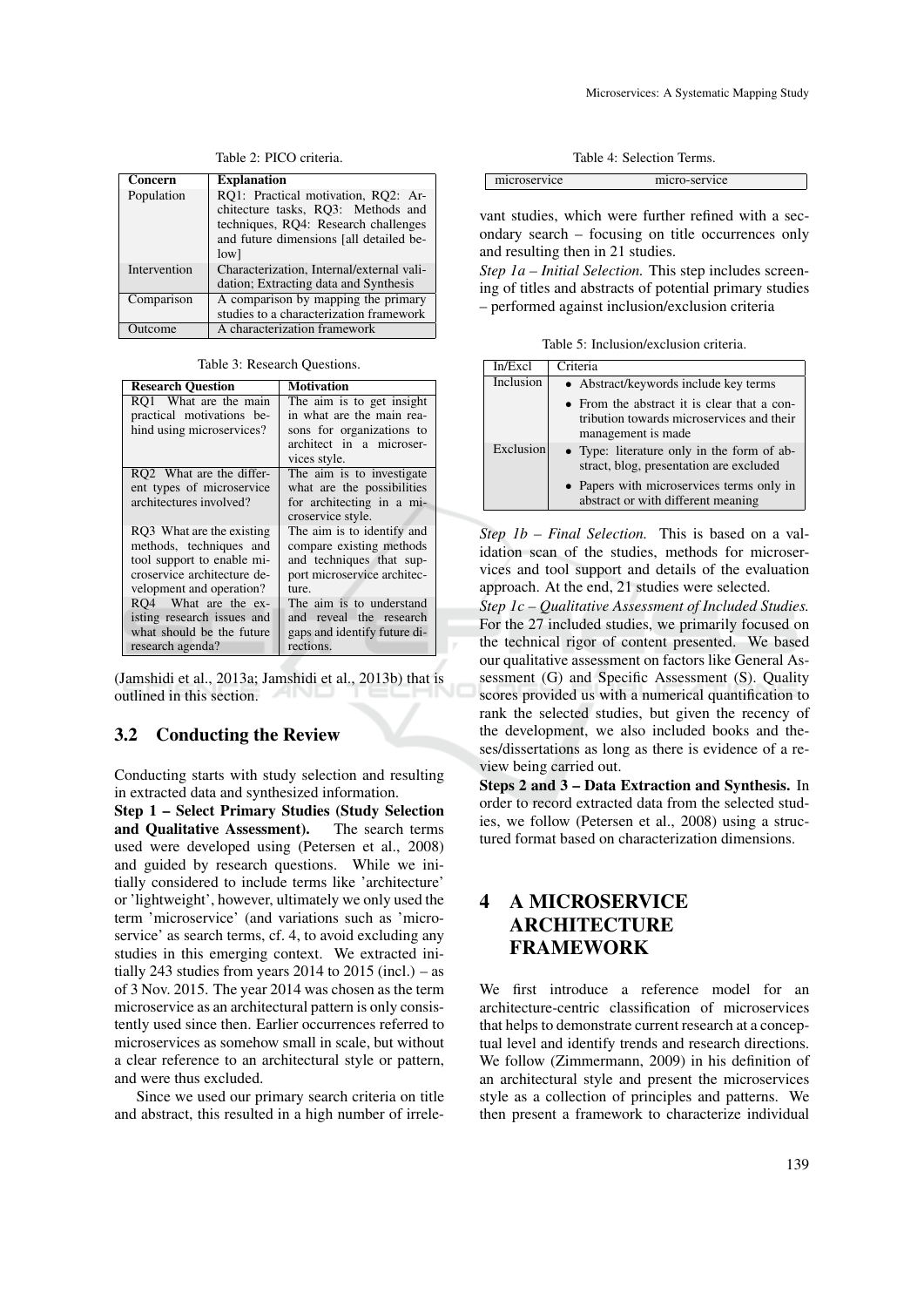Table 6: Publications selected.

| $\mathbf{1}$    | Rodrguez Molina, J. (2015). Distribution of microservices for hardware interoperability in the Smart Grid (Disser-<br>tation, ETSIS_Telecomunicacion).                                                                                                                                          |
|-----------------|-------------------------------------------------------------------------------------------------------------------------------------------------------------------------------------------------------------------------------------------------------------------------------------------------|
| 2               | Scholz, N. J. (2015). Evaluation of Microservices as Extension of Established Component Technologies. (Diss<br>RWTH Aachen).                                                                                                                                                                    |
| 3               | Bak, P., Melamed, R., Moshkovich, D., Nardi, Y., Ship, H., and Yaeli, A. (2015). Location and Context-Based<br>Microservices for Mobile and Internet of Things Workloads. IEEE Intl Conf on Mobile Services (MS), pp. 1-8.                                                                      |
| $\overline{4}$  | Learning-Based Testing of Microservices: An Exploratory Case Study Using<br>Nycander, P. (2015).<br>LBTest.(Dissertation KTH Stockholm)                                                                                                                                                         |
| 5               | Stubbs, J., Moreira, W., and Dooley, R. (2015). Distributed Systems of Microservices Using Docker and Serfnode.<br>In International Workshop on Science Gateways (IWSG), 2015.                                                                                                                  |
| 6               | Levcovitz, A., Terra, R., and Valente, M. T. (2015). Towards a Technique for Extracting Microservices from Mono-<br>lithic Enterprise Systems. Brazilian Workshop on Software Visualization, Evolution and Maintenance (VEM).                                                                   |
| $7\phantom{.0}$ | Balalaie, A., Heydarnoori, A., and Jamshidi, P. (2015). Migrating to Cloud-Native Architectures Using Microser-<br>vices: An Experience Report. CloudWays Workshop.                                                                                                                             |
| 8<br>9          | Ouertani, S. (2015). From Microservices to SOA. Service Technology Magazine.<br>Rahman, M., and Gao, J. (2015). A Reusable Automated Acceptance Testing Architecture for Microservices in<br>Behavior-Driven Development. IEEE Symp on Service-Oriented System Engineering (SOSE), pp. 321-325. |
| 10              | Nycander, P. (2015). Learning-Based Testing of Microservices. Workshop on Automating Test case design, Selec-<br>tion and Evaluation.                                                                                                                                                           |
| 11<br>12        | Namiot, D., Sneps-Sneppe, M. (2015) On Micro-Services Architecture. Intl Jrnl of Open Information Technologies<br>Microservice-based Architecture for the NRDC. International Conference on Industrial Informatics (INDIN), 2015                                                                |
| 13              | Savchenko, D. I., Radchenko, G. I., and Taipale, O. (2015). Microservices validation: Mjolnirr platform case study.<br>Intl Conf on Cloud Computing and Services Science.                                                                                                                       |
| 14              | Versteden, A., Pauwels, E., and Papantoniou, A. (2015). An Ecosystem of User-facing Microservices supported by<br>Semantic Models. 5th International USEWOD Workshop: Using the Web in the Age of Data.                                                                                         |
| 15              | Toffetti, G., Brunner, S., Blchlinger, M., Dudouet, F., and Edmonds, A. (2015). An architecture for self-managing<br>microservices. Proceedings 1st Intl Workshop on Automated Incident Management in Cloud (pp. 19-24). ACM.                                                                   |
| 16              | Krause, L. (2014). Microservices: Patterns and Applications.                                                                                                                                                                                                                                    |
| 17              | Kukade, P. P., and Kale, G. (2015). Auto-Scaling of Micro-Services Using Containerization. International Journal<br>of Science and Research.                                                                                                                                                    |
| 18              | Viennot, N., Lcuyer, M., Bell, J., Geambasu, R., and Nieh, J. (2015). Synapse: a microservices architecture for                                                                                                                                                                                 |
| 19<br>⋸         | heterogeneous-database web applications. Proceedings 10th European Conference on Computer Systems.<br>Kratzke, N. (2015). About Microservices, Containers and their Underestimated Impact on Network Performance.<br>Cloud Computing Conf. 2015.                                                |
| 20              | Thones, J. (2015). Microservices. IEEE Software, 32(1).                                                                                                                                                                                                                                         |
| 21              | Newman, S. (2015). Building Microservices. O'Reilly Media, Inc.                                                                                                                                                                                                                                 |
|                 | • decentralized control of data.<br>microservices approaches that helps us to taxonomi-                                                                                                                                                                                                         |

4.1 Microservice Reference Model

cally classify and compare the primary studies.

While we do not include blogs in the study as there is no formal, independent quality control in place, we use this section to extract an industry perspective on microservices from these.

Principles. A Microservice Architecture is a way of architecting software applications as independently deployable services. Based on (Lewis and Fowler, 2014), microservices can be characterise through a number of principles:

- organization around business capability.
- evolutionary design.
- deployment / infrastructure automation.
- intelligence in the endpoints.
- heterogeneity and decentralized control

• design for failure.

Except the first two items, the other point directly relate to the platform on which the architecture is deployed on – the cloud in our context.

Patterns. Based on these principles, patterns emerge to compose microservices. Arun Gupta proposes a number of patterns in his blogs<sup>1</sup>. Recommended patterns on how to compose microservices together

- Aggregator Microservice Design Pattern e.g., a service invoking others to retrieve / process data.
- Proxy Microservice Design Pattern a variation of the Aggregator with no aggregation.
- Chained Microservice Design Pattern produces a single consolidated response to a request.
- Branch Microservice Design Pattern extends the Aggregator and allows simultaneous re-

<sup>1</sup>http://blog.arungupta.me/microservice-design-patterns/.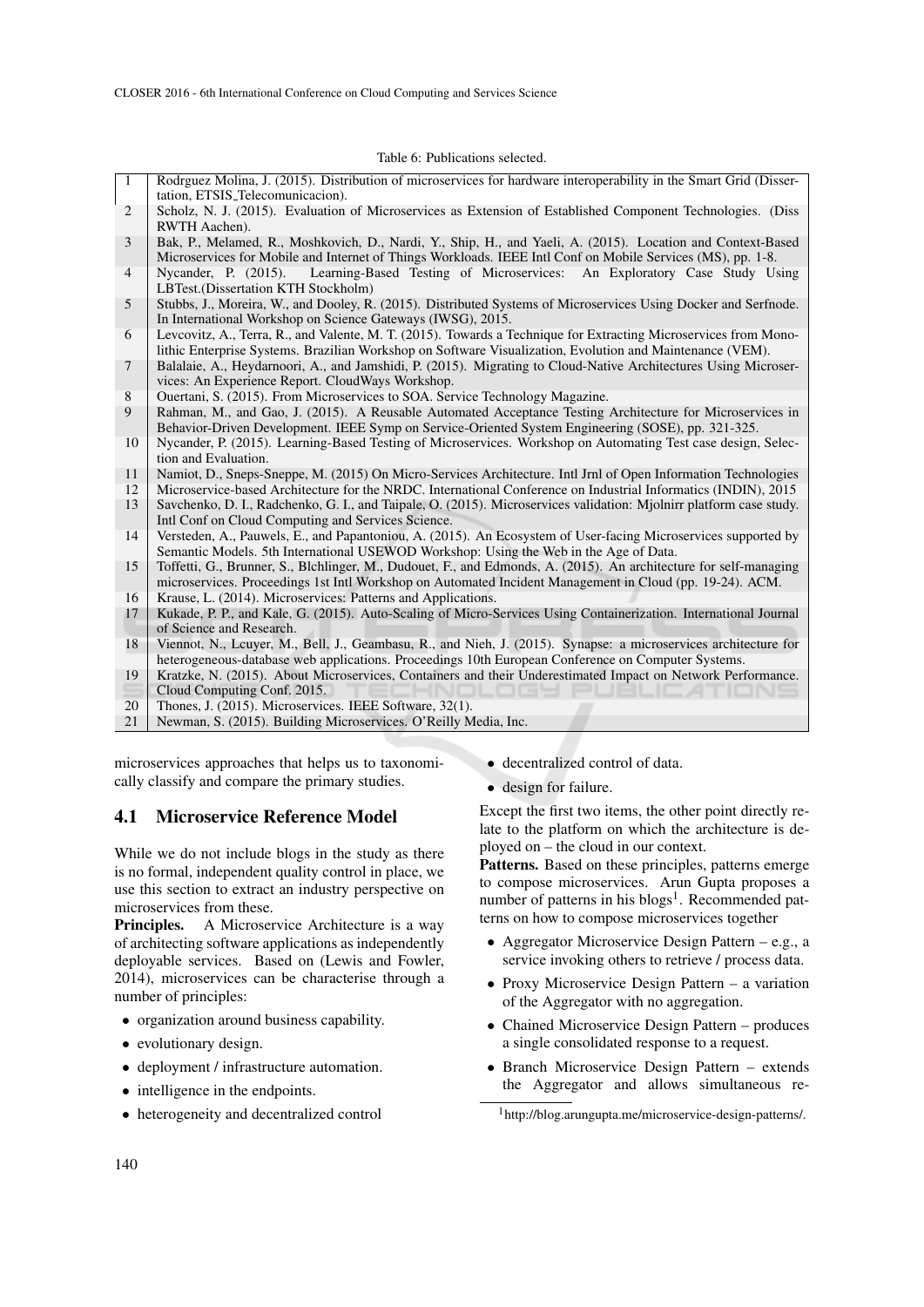sponse processing from possibly mutually exclusive chains of microservices.

- Shared Data Microservice Design Pattern towards autonomy through full-stack services with control of all components.
- Asynchronous Messaging Microservice Design Pattern – use message queues instead of REST request/response pattern.

Looking at blogs<sup>2</sup> shows that coupling vs. autonomy in microservices is an open question on what messaging patterns to choose for microservices. Interaction pattern, e.g., Request-Reply vs. Publish-Subscribe are also discussed, as are event vs. command/query-based information exchange. Putting these latter two dimensions in a matrix would result in four options to realise couplings between microservices. Microservices are important for clouds and software architecture for the cloud as the cloud can ideally support microservices through services at different layers in different formats and the cloud can provide mechanisms to deal with the inherent challenges (uncertainty caused by heterogeneity, multi-tenancy etc).

### 4.2 A Characterisation Framework

We propose a classification framework that we will use to categorise the primary studies. This frameworks uses common terms from software engineering methods with methodological support, architecture, tool support and applications. The subheadings were identified after a first-round scans of selected studies in order to ensure the validity of the framework.

- *Methodological support*
	- Design architecture-level software design
	- Testing quality assurance / test methods
	- Configuration and management deployment and quality related (e.g. scalability)
	- Migration refactor/re-engineer legacy into microservices
	- Microservice identification identify microservices in existing solutions
- *Architectural support* software architecture
	- reference architectures
	- architectural modelling and specification
- *Platform/tool support*
	- Testing and test beds and other tool support
	- Deployment/Provisioning platform container repositories and engines
- Microservice identification tool support
- *Applications* application domains/sectors
	- Types: e.g., Web apps, (smart) grids
	- Domains: e.g., financial services, transport

### 5 RESULTS

We categorise of the results in terms of concerns such as publication format, forum and technical contribution. We also present the key terms extracted from the studies. The results are discussed and the validity of the results and their discussion is addressed.

#### 5.1 Overview of the Primary Studies

In order to examine the state of research on microservices, the following questions are considered:

- When did research on microservices become active in computing community?
- What are the fora in which work on microservices has been published? On which communities does the focus lie?
- How is microservices research reported and what is the maturity level of the research in this field?

*1) Temporal overview of studies.* With only a few studies in 2014, there has been a dramatic increase in 2015, signaling a significant concern (Fig. 2). No relevant publications were found prior to 2014, as the terms has not been used as understood today.

*2) Publication fora and formats.* We have categorised the publication fora into the computing fields as follows (Figure 3):

- software engineering
- service engineering
- cloud computing
- networks, telecomms and distributed systems
- wider computing/IT/science context



Figure 2: Trend Graph for Microservices.

<sup>2</sup>Such as the blog https://www.voxxed.com/blog/2015/ 04/ coupling- versus-autonomy-in-microservices/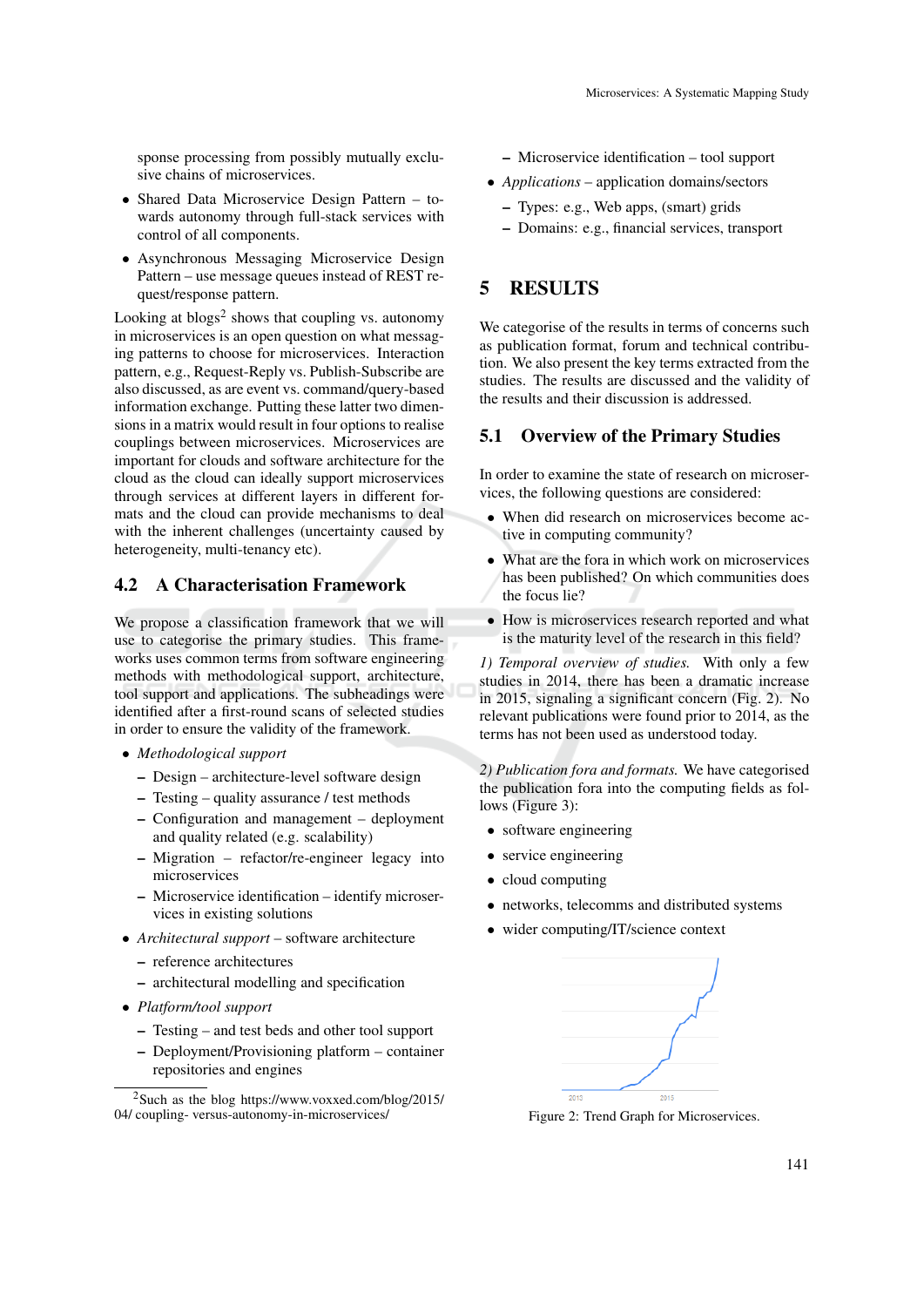Regarding the sources, we recognise and distinguish the following publication formats: journal [11,22], magazines [8,20], conferences and workshops [3,4,5,6,7,10,12,13,14,15,17,18,19] and theses [1,2,4] and books [16,21].



Figure 3: Study Distribution by Field.

*3) Research methods for microservices.* Typically, the contribution type (Solution Proposal, Evaluation Research, Validation Research, Experience Report, Review) and the evaluation method (Case Study, Mathematical Proof, Experience Report, Example Application, Controlled Experiment) are distinguished.

In Figure 4, the primary studies are organised according to their contribution type. Given the relative immaturity of the domain, the evaluations lack detailed experience reports and proofs, while equally controlled experiments, sample implementation as experience reports and some controlled experiments have been reported. Figure 5 complements this by looking more specifically at the technical contribution (categorising non-solution studies such as experience reports, evaluations and reviews as 'other'). More interesting here is the 3:2 split between an architecture perspective and a method perspective.



Figure 4: Study Distribution by Contribution Type.

Table 7 lists extracted keywords by frequency and Table 8 compares studies based on the core categories.

#### 5.2 Discussion

The key terms extracted from all selected studies help to categorise them in terms of individual focus and



Figure 5: Study Distribution by Technical Contribution.

contribution (Figures 3 to 5) and to obtain an understanding of key research concerns. In order to address the latter concern, Table 7 shows the terms extracted:

- these have been categorised by following a common upper ontology (Pease et al., 2002) with 3 central concepts object (computational entity, activity (purpose) and property (quality), which has been supplemented by additional dimensions technology, research approach, application context and application.
- for each term, we recorded the number of occurrences – higher numbers of occurrences indicate a stronger research concern and/or stronger consensus on the importance of the aspect.

Some observations can be deduced from the key terms distribution and frequency. In terms of *key benefits* that characterise microservices, we can observe:

- Architecture: Microservice architectures are distributed. Microservices are component/service style entities, specifically characterised by being independently deployable and scalable in distributed architectures as primary concerns.
- Method/Process: Furthermore, maintainability and evolvability are further characteristics. Microservices need to be seen in a wider continuous development context (e.g., DevOps).
- Deployment/Operation: a third import concern emerges that refers to the deployment of microservices. While we limited the study selection to those clearly focusing on microservices (by selecting those with 'microservice' in the title), nonetheless, the key term prove the importance of the cloud and containers as independent deployment, autoscaling, Docker, container are very frequently mentioned.

There is agreement that this is a new architectural style. Microservices have been emerging out of services, but the link to containers is obvious. While at the deployment level, there is a clear focus on cloud, and container technologies in particular, the current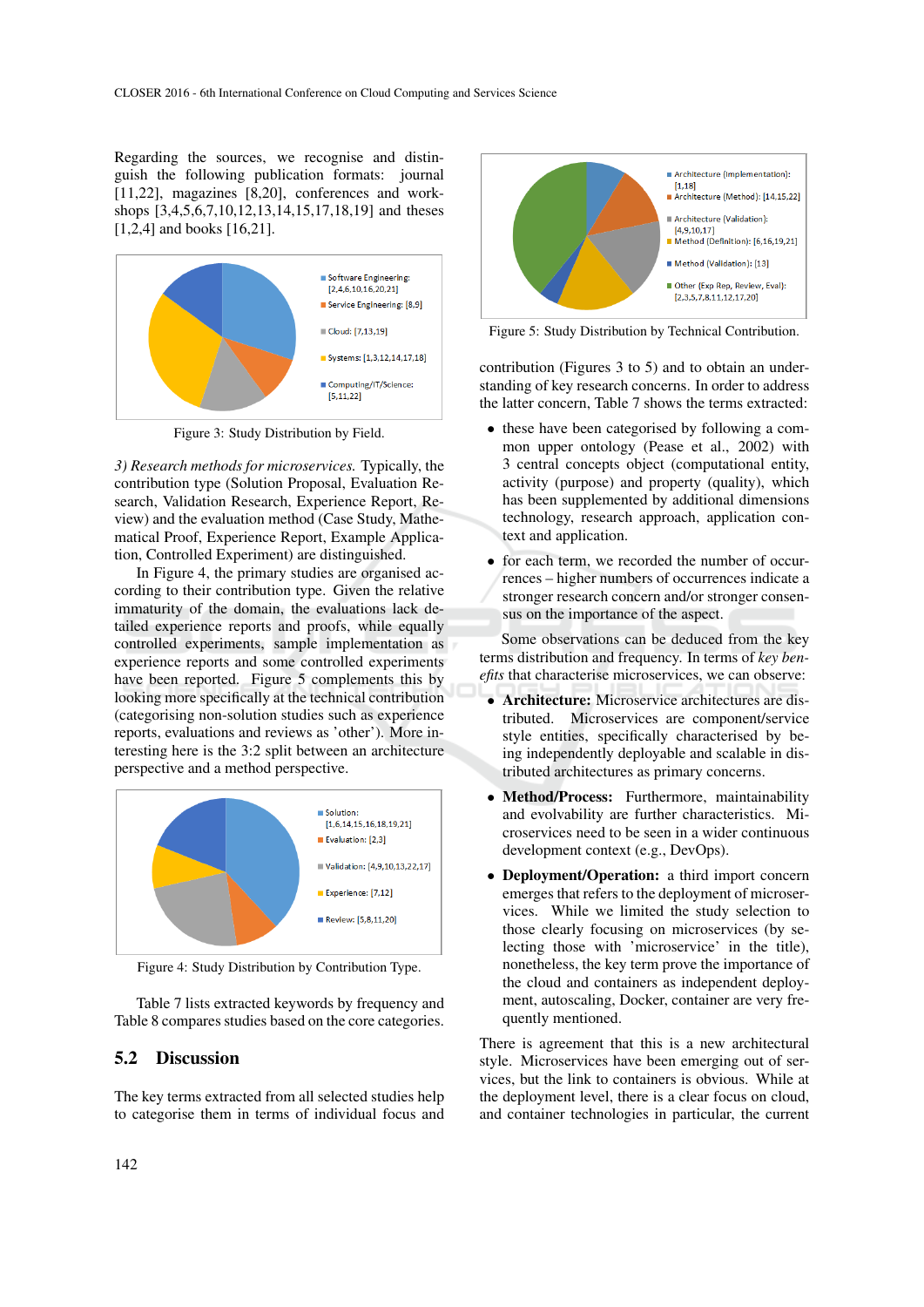| Q Quality     | #              | E Entity      | #              | P Activity   | #              | T          | # | C Context           | #              | Research<br>$\mathbf{R}$ | #              | A           | $\#$ |
|---------------|----------------|---------------|----------------|--------------|----------------|------------|---|---------------------|----------------|--------------------------|----------------|-------------|------|
|               |                |               |                |              |                | Technology |   |                     |                | Approach                 |                | Application |      |
| scalability   | 6              | architectural | 5              | testing      | 6              | Docker     | 3 | Monolithic          | $\overline{4}$ | Experiment               | 2              | Financial   | 3    |
|               |                | style         |                |              |                |            |   | <b>Enterpr Syst</b> |                |                          |                | services    |      |
| independently | 6              | pattern       | 3              | self-        | 5              | SerfNode   | 1 | IoT                 | $\mathbf{1}$   | Case Study               | $\overline{2}$ | Transport   | -1   |
| deployable    |                |               |                | manage       |                |            |   |                     |                |                          |                |             |      |
| maintainable  | 3              | Container     | 3              | distribution | $\overline{4}$ | Spring     | 1 | <b>SOA</b>          | $\mathbf{1}$   | Analysis/                | 1              | Learning    | -1   |
|               |                |               |                |              |                |            |   |                     |                | Comparison               |                | Technology  |      |
| interoperable | $\overline{2}$ | smart grid    | $\overline{2}$ | componentise | $\overline{3}$ |            |   | Libraries           | $\mathbf{1}$   |                          |                |             |      |
| reusable      | $\overline{c}$ | Web app       | $\overline{2}$ | semantic     | 3              |            |   | Middleware          | $\mathbf{1}$   |                          |                |             |      |
|               |                |               |                | modelling    |                |            |   |                     |                |                          |                |             |      |
| user-facing   | $\overline{2}$ | architecture  | $\overline{2}$ | migration    | 3              |            |   | Data Centre         | $\mathbf{1}$   |                          |                |             |      |
| performance   | $\overline{c}$ | network       |                | auto-scale   | $\overline{c}$ |            |   |                     |                |                          |                |             |      |
| context-based | $\mathbf{1}$   | arch pattern  |                | development  |                |            |   |                     |                |                          |                |             |      |
| heterogeneous | 1              | architecture  | 1              | validation   |                |            |   |                     |                |                          |                |             |      |
|               |                | paradigm      |                |              |                |            |   |                     |                |                          |                |             |      |
| mobile        | ш              |               |                | adoption     | 1              |            |   |                     |                |                          |                |             |      |
| reliable      |                |               |                | packaging    |                |            |   |                     |                |                          |                |             |      |
| smart         | 1              |               |                | replication  | 1              |            |   |                     |                |                          |                |             |      |
| flexibility   |                |               |                | security     |                |            |   |                     |                |                          |                |             |      |
|               |                |               |                | monitoring   |                |            |   |                     |                |                          |                |             |      |

Table 7: Key terms extracted after two rounds of extraction and keyword frequency.

application domains are more traditional. Here, financial services (in a hybrid on-premise/private cloud scenario) and transport (more an edge cloud scenarios with the need to support lightweight virtualisation on smaller devices/sensors) have been investigated.

Another important perspective is the *application* of microservices in a long-term software evolution and modernisation context: (i) Microservices are often discussed in software and IT systems migration. (ii) Their SOA inheritance emphasises their suitability for modernising monolithic legacy systems.

The *forums* in which microservices are discussed are – in this order – the following: software engineering, service engineering, cloud computing, followed by others such as networks, operating systems and distributed systems. This demonstrates the nature of microservices as a service-oriented architectural style. Most of these include some reference to cloud computing, even if not published in this forum.

# 5.3 Classification of Microservice Methods and Techniques

In Table 8, we compared the studies based on the core classification categories. As already stated, microservices are considered as an architectural style, in which we can distinguish two technical perspectives (see column 'Technical Contribution, which refines the 'Contribution Type'):

- Architecture: architecture implementation and validation, but also architecture design methods.
- Methods: a more process-centric view with method definitions and validations.

Figure 6, where we mapped the generic contribution types (Solution, Evaluation, Experience Report, Review) to more specific technical contributions relevant in the microservices context (Architecture and Method), makes the distribution of technical contributions more clear. The bubble size indicates the number of studies of that type.

Solutions and their experimental validation dominate (the 2 left-most columns Sol and Val). We can also see that Architecture is more prevalent (the lower 3 rows AI, AM, AV) than the process-centric Method perspective (the 2 rows MD and MV above) – see Figure caption for acronym definition. In the upper right corner, non-solution/validation studies are summarised. Here systematic evaluations and experience reports on the one hand (Eval, Exp) and technology reviews (Rev) are equally frequent.

#### 5.4 Threats to Validity

We discuss threats to the validity of this work in the different mapping study steps.

Threats to the Identification of Primary Studies. A challenge was to determine the scope of our study, since microservices relate to different computing and IT communities including software engineering, information systems and cloud. These communities use different terminologies for the same concepts. To cover all and avoid bias, we searched for the microservice term in different contexts. While this approach decreases bias, it significantly increases search effort. To identify relevant studies and ensure an unbiased selection, a review protocol was developed.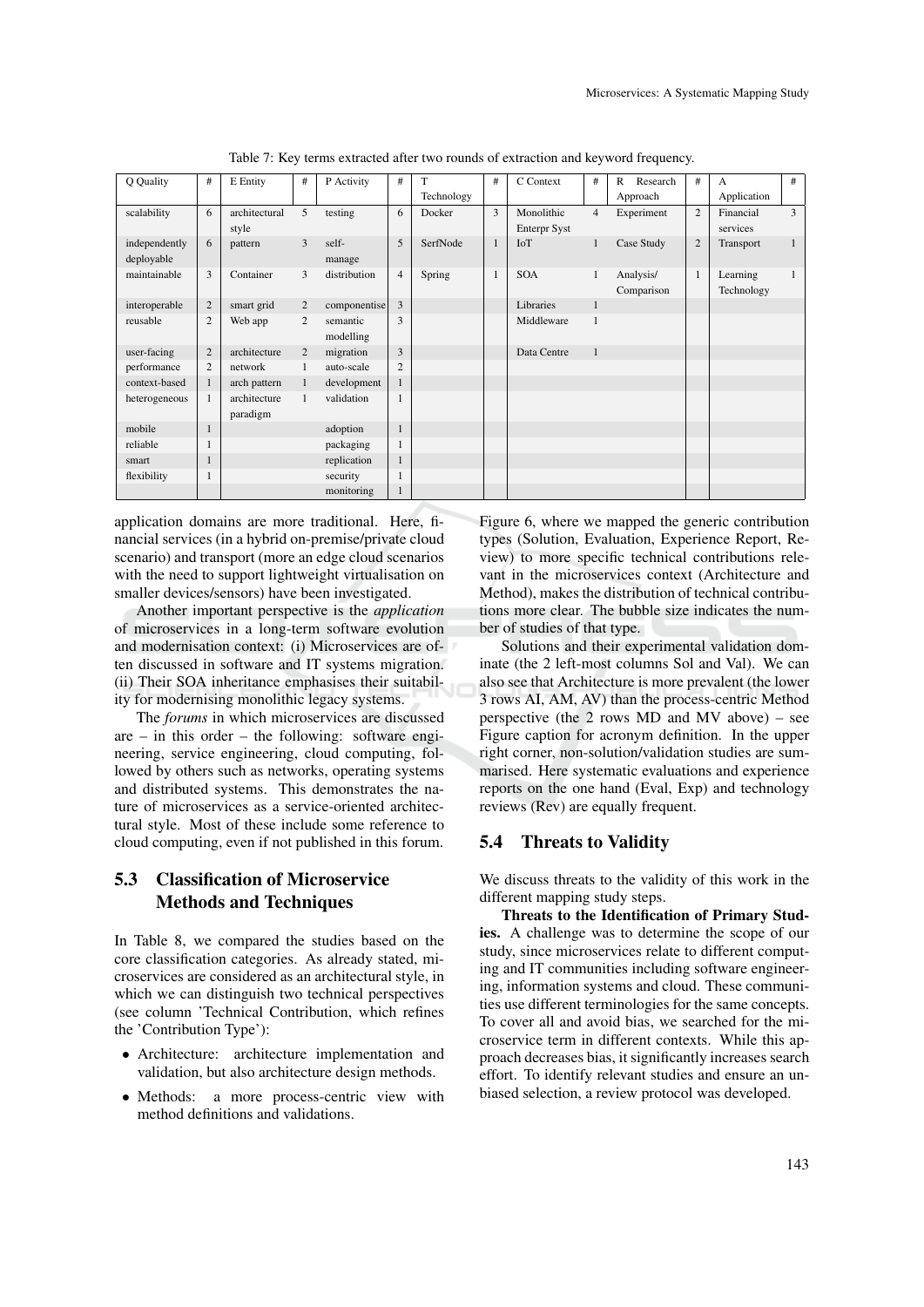

Figure 6: Study Distribution by Technical Contribution over Contribution Type (bubble plot). [Sol:Solution, Val:Validation, Eval:Evaluation, Exp: Experience Report, Rev: Review; AI:Architecture Implementation, AM:Architecture Method, AV:Architecture Validation, MD:Method Definition, MV:Method Validation, Oth:Others] .

Threats to Selection and Data Extraction Consistency. The formulation of the research questions has helped in selecting studies of relevance, as did the Reference Model and Characterisation Framework in Section 3. However, we did include magazine contributions and thesis here (as along as a review took place) to include all trends and activities.

Threats to Data Synthesis and Results. This reliability threat is mitigated as far as possible by having a unified characterization scheme and following a standard protocol where several steps were piloted and externally evaluated.

# 6 RESEARCH IMPLICATIONS AND FUTURE DIRECTIONS

While the maturity is low, valuable insights into trends can be identified that are of benefit to researchers and practitioners alike.

#### 6.1 Maturity

The actual scientific *contributions* are a mix of technology reviews, test environments and use case architectures (conceptual and implemented). As a good part of this is still conceptual, it can be seen as a sign of immaturity. This interpretation is strengthened by the fact that some use case validations and no largerscale empirical evaluations exist.

Regarding the contribution formats, there is also a notice imbalance compared to more mature domains:

- Larger number of thesis (BSc/MSc level) and magazine article – pointing at an emerging topic through initial experimental and explorative work particularly at Bachelor or Master level, and also in magazines providing early technology reviews. The number of journal publications is low (with short communications published only).
- Higher number of use cases in comparison with technology solutions – again pointing at an emerging topic by aiming to formatively validate the technology through use cases, rather than a more systematic summative evaluation.

We can note specifically a lack of proven technologies to realize a microservices architecture, understanding to differentiate SOA from microservices, monitoring tools for microservices, architectural pattern for microservices, experimental approaches to empirically compare microservices with other styles (for example using architecture evaluation mathods like ATAM), tools to enable performance-driven DevOps for microservice architecture development, software enigneering methods (methodologies, design patterns, best practices, quality assurance, system versioning, change management) for microservice architecture development, and successful/unsuccessful examples of microservices development (only a few exist, c.f. Netflix).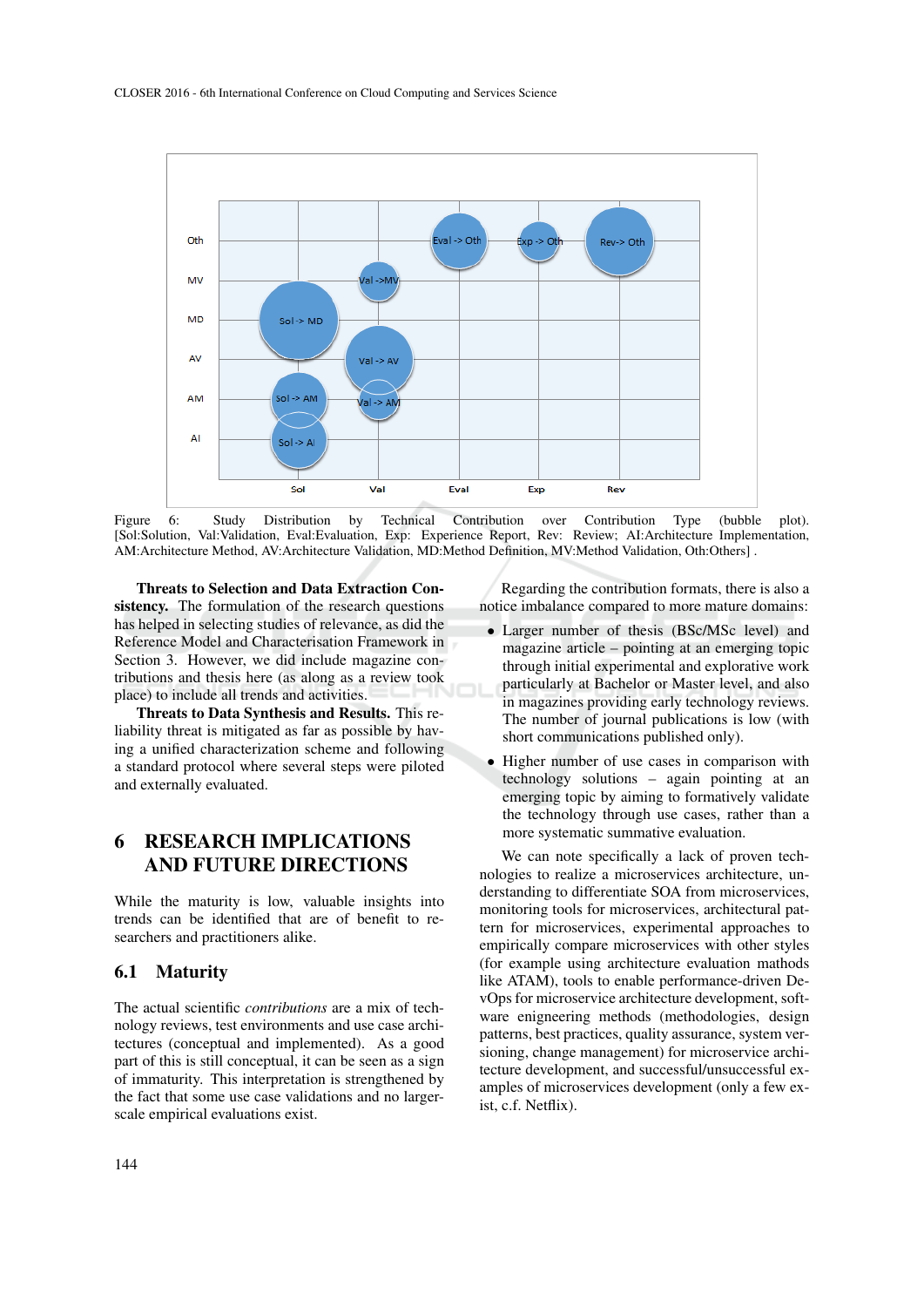| ID              | Title                                                                                       | Format      | Field              | Contrib | Technical                  | <b>Contribution Details</b>                                     |
|-----------------|---------------------------------------------------------------------------------------------|-------------|--------------------|---------|----------------------------|-----------------------------------------------------------------|
|                 |                                                                                             |             |                    | Type    | Contribution               |                                                                 |
| 1               | Distribution of microservices for hardware in-                                              | Thesis      | Telecoms           | Sol     | Architecture               | microservice-based smart grid impl                              |
|                 | teroperability in the Smart Grid                                                            |             |                    |         | Implement                  |                                                                 |
| $\overline{2}$  | Evaluation of Microservices as an Extension of                                              | Thesis      | Soft Eng           | Eval    | Concept                    | conceptual evaluation                                           |
|                 | Component Technologies (in German)                                                          |             |                    |         | Evaluation                 |                                                                 |
| 3               | Location and Context-Based Microservices for                                                | Conf/Worksh | Mobile             | Eval    | Concept                    | 3 sample use cases (microserv)                                  |
|                 | Mobile and Internet of Things Workloads                                                     |             | Comp               |         | Evaluation                 |                                                                 |
| $\overline{4}$  | Learning-Based Testing of Microservices: An                                                 | Thesis      | Soft Eng           | Val     | Architecture               | microservice test bed                                           |
|                 | <b>Exploratory Case Study Using LBTest</b>                                                  |             |                    |         | Validation                 |                                                                 |
| 5               | Distributed Systems of Microservices Using<br>Docker and Serfnode                           | Conf/Worksh | Science            | Rev     | Review                     | review of container tech                                        |
| 6               | Towards a Technique for Extracting Microser-<br>vices from Monolithic Enterprise Systems    | Conf/Worksh | Soft Eng           | Sol     | Service                    | technique for ms identification in en-<br>terprise arch         |
| $7\phantom{.0}$ | Migrating to Cloud-Native Architectures Us-                                                 | Conf/Worksh | Cloud              | Exp     | Experience                 | migration experience report                                     |
|                 | ing Microservices: An Experience Report                                                     |             |                    |         | Report                     |                                                                 |
| 8               | From Microservices to SOA                                                                   | Magazine    | Services           | Rev     | Review                     | technology review                                               |
| 9               | A Reusable Automated Acceptance Testing                                                     | Conf/Worksh | Services           | Val     | Architecture               | testing architecture for ms                                     |
|                 | Architecture for Microservices in Behavior-                                                 |             |                    |         | Validation                 |                                                                 |
| 10              | Learning-Based Testing of Microservices                                                     | Conf/Worksh | Soft Eng           | Val     | Architect                  | microservice test bed                                           |
|                 |                                                                                             |             |                    |         | Validation                 |                                                                 |
| 11              | On Micro-Services Architecture                                                              | Journal     | Science/           | Rev     | Review                     | technology review                                               |
| 12              | Microservice-based Architecture                                                             | Conf/Worksh | Engineer           |         |                            |                                                                 |
|                 | for<br>the<br><b>NRDC</b>                                                                   |             | Systems            | Exp     | Experience<br>Report       | data centre architecture using mi-<br>croservices               |
| 13              | Microservices validation: Mjolnirr platform<br>case study                                   | Conf/Worksh | Cloud              | Val     | Method Vali-<br>dation     | testing for $ms$ review $+$ validation<br>method for ms         |
| 14              | An Ecosystem of User-facing Microservices                                                   | Conf/Worksh | Web/Se-            | Sol     | Architecture               | abstract architecture for ms for Web                            |
|                 | supported by Semantic Models                                                                |             | mantics            |         | Method                     | apps                                                            |
| 15              | An architecture for self-managing microser-                                                 | Conf/Worksh | Cloud              | Sol     | Architect                  | (concept) architecture for self-                                |
|                 | vices                                                                                       |             |                    |         | Method                     | management of microservices                                     |
| 16              | Microservices: Patterns and Applications                                                    | <b>Book</b> | Soft Eng           | Sol     | Method Def-                | design methods and patterns                                     |
|                 |                                                                                             |             |                    |         | inition                    |                                                                 |
| 17              | Microservice-based Architecture for<br>the<br><b>NRDC</b>                                   | Conf/Worksh | Systems            | Exp     | Experience<br>Report       | data centre architecture using mi-<br>croservices               |
| 18              | Synapse: a microservices architecture for<br>heterogeneous-database web applications        | Conf/Worksh | Systems            | Sol     | Architecture<br>Implement  | (implement) architecture for mi-<br>croservices for web DB apps |
| 19              | About Microservices, Containers and their Un-<br>derestimated Impact on Network Performance | Conf/Worksh | Cloud              | Sol     | Method Def-<br>inition     | analysis and design recommenda-<br>tions                        |
| 20              | Microservices                                                                               | Magazine    | Soft Eng           | Rev     | Review                     | technology review                                               |
| 21              | <b>Building Microservices</b>                                                               | <b>Book</b> | Soft Eng           | Sol     | Method Def-                | full lifecycle methodology (design,                             |
|                 |                                                                                             |             |                    |         | inition                    | testing, impl/devops)                                           |
| 21              | Auto-Scaling of Micro-Services Using Con-                                                   | Journal     | Science/           | Val     | Architecture               | conceptual architecture and scaling                             |
|                 | tainerization                                                                               |             | Engineer           |         | Method                     | approach                                                        |
| 23              | A Microservice Approach for Near Real-Time<br>Collaborative 3D Objects Annotation           | Conf/Worksh | Web/Se-<br>mantics | Val     | Architecture<br>Validation | microservices use case in learning<br>technology                |

Table 8: Study comparison in terms of characterisation framework (focussing on architecture and method support – column Technical Contribution).

### 6.2 Research Trends

In terms of a perceived need for research, the following aspects are important regarding *methodological and tool support*:

- Testing is of particular importance (microservices as design artefact towards satisfying an integration need)
- Intelligent semantic technologies for their management for instance for discovery in repositories.

• Resulting from independence, self-manageability enabled by the deployment platform.

Further trends can be added: microservices migration, autonomous healing, runtime architecture change, architectural patterns, DevOps and microservices, microservice monitoring, auto-scaling in the context of microservices, configuration optimization for microservices, and architectural refactoring.